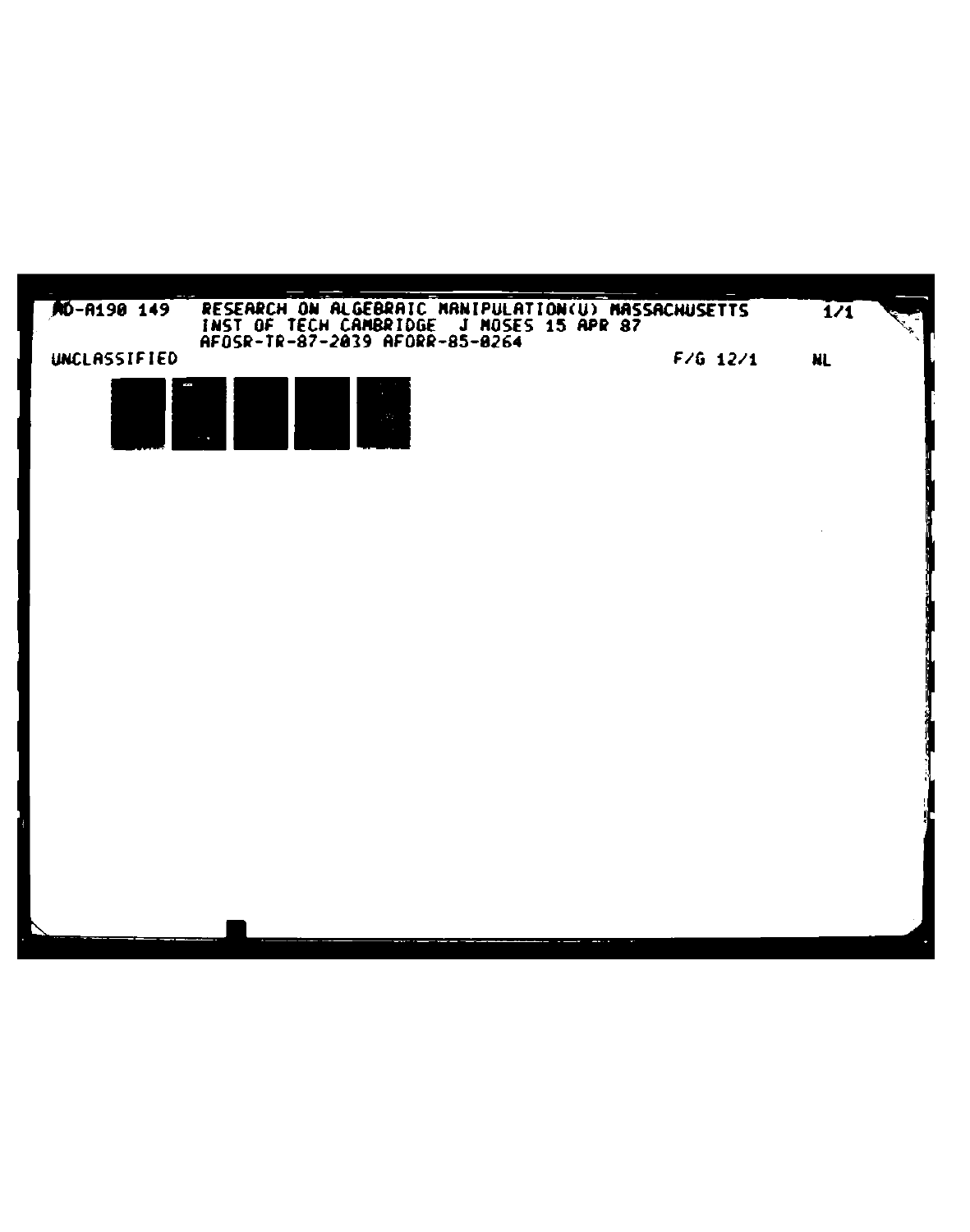

## MICROCOPY RESOLUTION TEST CHART NATIONAL BUREAU -- STANDARDS-1963-A

**PARKS BEERING THE PRESENTIAL SECTION OF A BEERING BEERING**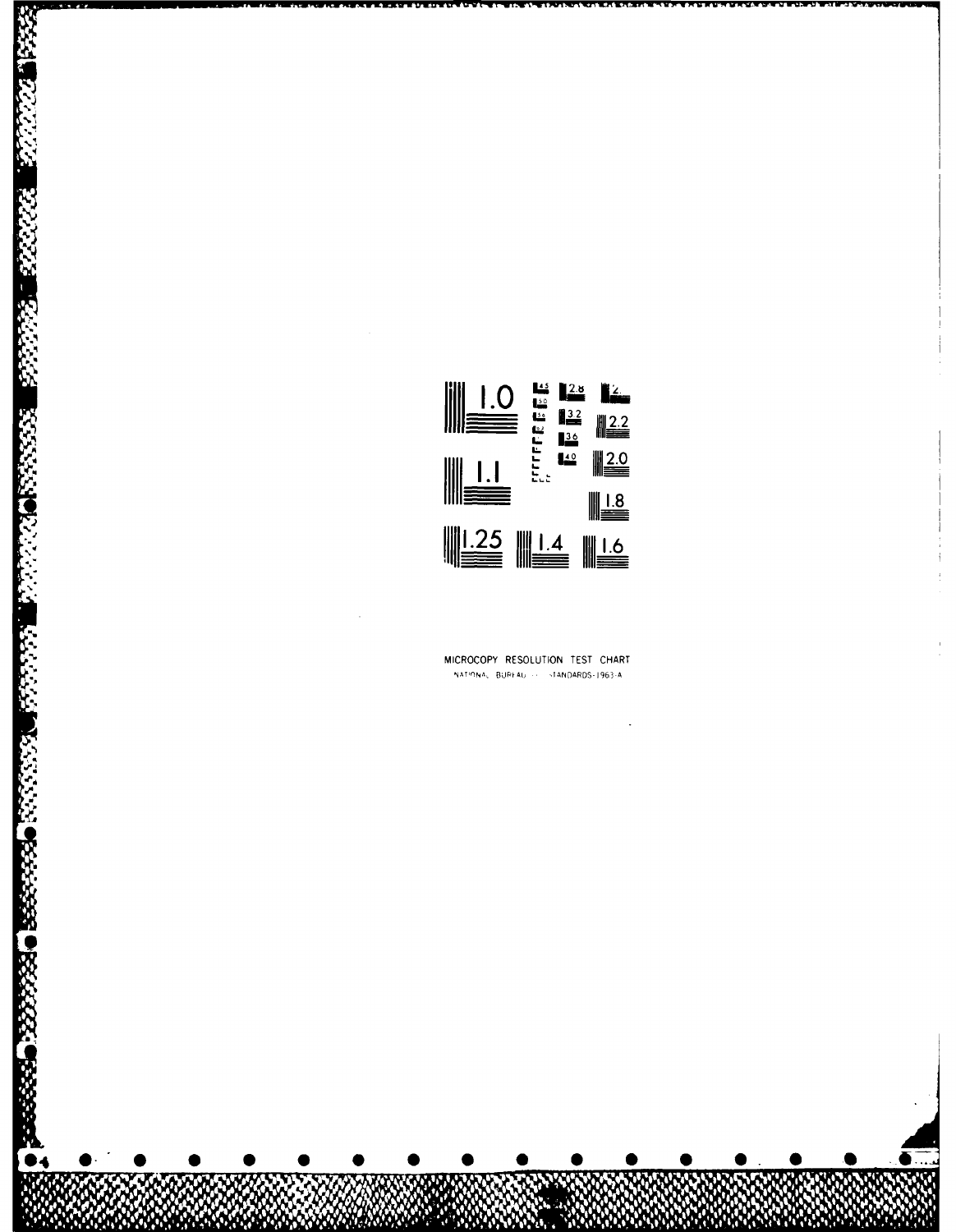| SECURITY CLASSIFICATION OF THIS PAGE                                                                                                                                                                                                                                                                                                                                                |                                                                                  |                                                                                              |                                                |             |                                      |
|-------------------------------------------------------------------------------------------------------------------------------------------------------------------------------------------------------------------------------------------------------------------------------------------------------------------------------------------------------------------------------------|----------------------------------------------------------------------------------|----------------------------------------------------------------------------------------------|------------------------------------------------|-------------|--------------------------------------|
|                                                                                                                                                                                                                                                                                                                                                                                     | <b>REPORT DOCUMENTATION PAGE</b>                                                 |                                                                                              |                                                |             |                                      |
| <b>1a. REPORT SECUR</b>                                                                                                                                                                                                                                                                                                                                                             |                                                                                  | <b>1b. RESTRICTIVE MARKINGS</b>                                                              |                                                |             |                                      |
| 2a. SECURITY CLASS                                                                                                                                                                                                                                                                                                                                                                  |                                                                                  | 3. DISTRIBUTION/AVAILABILITY OF REPORT                                                       |                                                |             |                                      |
|                                                                                                                                                                                                                                                                                                                                                                                     |                                                                                  | Approved for public release;<br>distribution unlimited.                                      |                                                |             |                                      |
|                                                                                                                                                                                                                                                                                                                                                                                     |                                                                                  |                                                                                              |                                                |             |                                      |
| AD-A190 149                                                                                                                                                                                                                                                                                                                                                                         | $\langle S \rangle$                                                              | 5. MONITORING ORGANIZATION REPORT NUMBER(S)<br>AFOSR.TR.                                     |                                                | $87 - 2039$ |                                      |
| 6a. NAME OF PERFORMING ORGANIZATION                                                                                                                                                                                                                                                                                                                                                 | 7a. NAME OF MONITORING ORGANIZATION                                              |                                                                                              |                                                |             |                                      |
| Massachusetts Inst of Ted                                                                                                                                                                                                                                                                                                                                                           | (If applicable)                                                                  | AFOSR/NM                                                                                     |                                                |             |                                      |
| 6c. ADDRESS (City, State, and ZIP Code)                                                                                                                                                                                                                                                                                                                                             |                                                                                  | 7b ADDRESS (City, State, and ZIP Code)<br>F.13 410                                           |                                                |             |                                      |
| Cambridge, MA                                                                                                                                                                                                                                                                                                                                                                       |                                                                                  |                                                                                              | Bolling AFB, DC 20332                          |             |                                      |
| 8a, NAME OF FUNDING / SPONSORING<br><b>ORGANIZATION</b>                                                                                                                                                                                                                                                                                                                             | <b>8b OFFICE SYMBOL</b><br>(If applicable)                                       |                                                                                              | 9 PROCUREMENT INSTRUMENT IDENTIFICATION NUMBER |             |                                      |
| AFOSR/NM<br>8c. ADDRESS (City, State, and ZIP Code)                                                                                                                                                                                                                                                                                                                                 | <b>NM</b>                                                                        |                                                                                              | AFOSR-85-0264                                  |             |                                      |
| $-40$                                                                                                                                                                                                                                                                                                                                                                               |                                                                                  | 10 SOURCE OF FUNDING NUMBERS<br><b>PROGRAM</b><br><b>PROJECT</b><br><b>TASK</b><br>WORK UNIT |                                                |             |                                      |
| Bolling AFB, DC 20332                                                                                                                                                                                                                                                                                                                                                               |                                                                                  | ELEMENT NO<br>61102F                                                                         | NO.<br>2304                                    | NO.         | ACCESSION NO.                        |
| 11 TITLE (Include Security Classification)                                                                                                                                                                                                                                                                                                                                          |                                                                                  |                                                                                              |                                                | A7          |                                      |
| 13a. TYPE OF REPORT<br>13b. TIME COVERED<br>Final<br>16. SUPPLEMENTARY NOTATION                                                                                                                                                                                                                                                                                                     | FROM $901/85$ TO $8/31/86$                                                       | 14. DATE OF REPORT (Year, Month, Day)                                                        | 87/04/15                                       |             | 15. PAGE COUNT<br>2                  |
| 17.<br><b>COSATI CODES</b>                                                                                                                                                                                                                                                                                                                                                          | 18 SUBJECT TERMS (Continue on reverse if necessary and identify by block number) |                                                                                              |                                                |             |                                      |
| <b>FIELD</b><br><b>GROUP</b><br><b>SUB-GROUP</b>                                                                                                                                                                                                                                                                                                                                    |                                                                                  |                                                                                              |                                                |             |                                      |
|                                                                                                                                                                                                                                                                                                                                                                                     |                                                                                  |                                                                                              |                                                |             |                                      |
| 19. ABSTRACT (Continue on reverse if necessary and identify by block number).<br>The focus of this research was algebraic manipulation or symbolic<br>computation as in MACSYMA. The dilogarithm function was studied to<br>obtain methods for the integraton of dilogs in closed form. The work<br>points the way for a generalization of the concept of closed form<br>solutions. |                                                                                  |                                                                                              |                                                |             |                                      |
|                                                                                                                                                                                                                                                                                                                                                                                     |                                                                                  |                                                                                              |                                                |             |                                      |
|                                                                                                                                                                                                                                                                                                                                                                                     |                                                                                  |                                                                                              |                                                |             |                                      |
|                                                                                                                                                                                                                                                                                                                                                                                     |                                                                                  |                                                                                              |                                                |             |                                      |
|                                                                                                                                                                                                                                                                                                                                                                                     |                                                                                  | 1988                                                                                         |                                                |             |                                      |
| 20. DISTRIBUTION / AVAILABILITY OF ABSTRACT<br><b>EXINCLASSIFIED/UNLIMITED C</b> SAME AS APT                                                                                                                                                                                                                                                                                        | Eleric Useas                                                                     | 21                                                                                           | <b>STRACT SECURITY CLASSIFICATION</b>          |             |                                      |
| 22a. NAME OF RESPONSIBLE INDIVIDUAL<br>Ahraham Wakeman                                                                                                                                                                                                                                                                                                                              |                                                                                  | 22b TELEPHONE (Include Area Code)                                                            | $(202)$ 767-5025                               |             | 22c. OFFICE SYMBOL<br>AFOSR/NM       |
| DD FORM 1473, 84 MAR                                                                                                                                                                                                                                                                                                                                                                | 83 APR ed tion may be used until exhausted                                       |                                                                                              |                                                |             | SECURITY CLASSIFICATION OF THIS PALE |
|                                                                                                                                                                                                                                                                                                                                                                                     | All other editions are obsolete.                                                 |                                                                                              |                                                |             |                                      |

a de la processione de la composición de la composición de la composición de la composición de la composición<br>El composición de la composición de la composición de la composición de la composición de la composición de la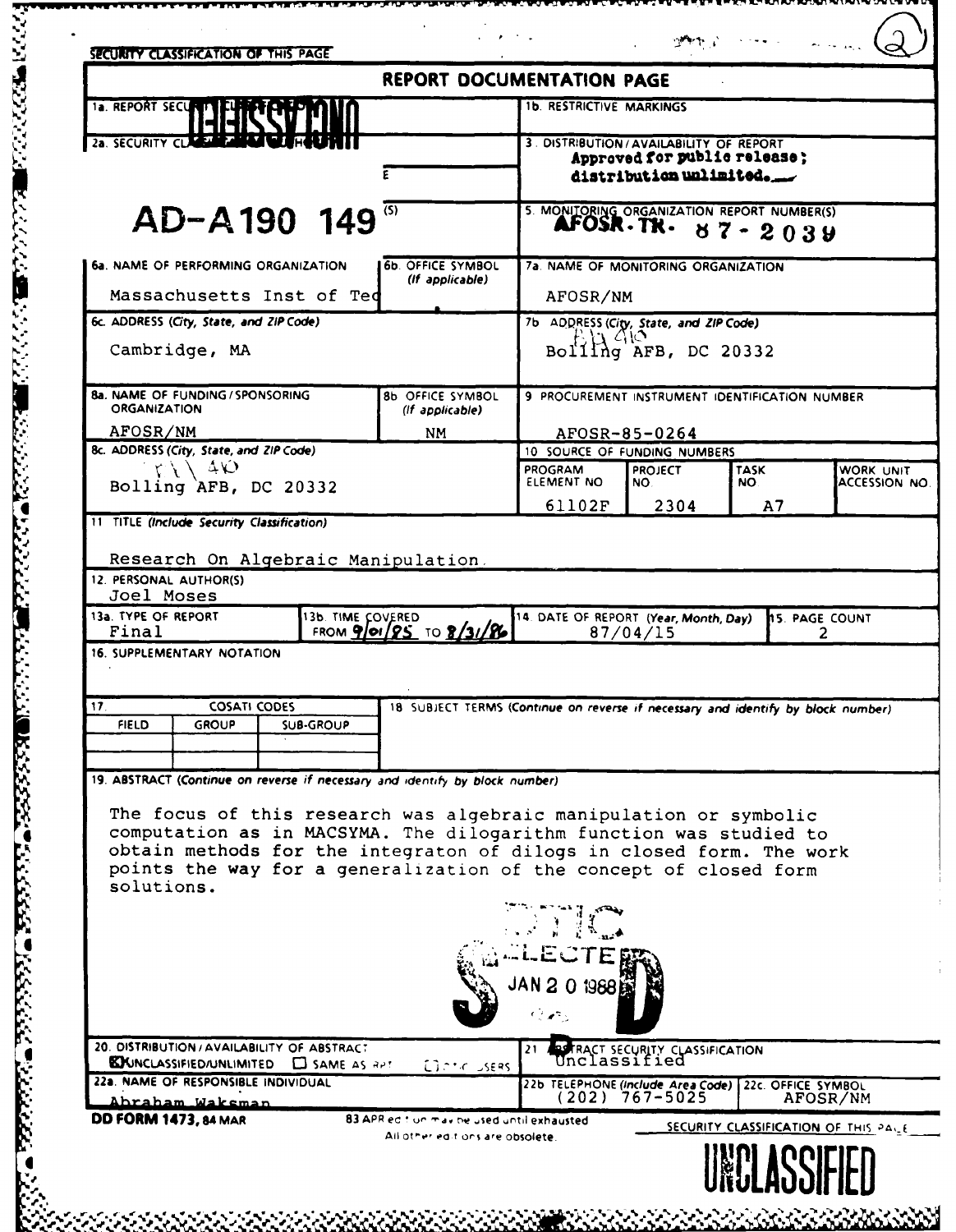AFOSR-TR-87-2039

FINAL REPORT

TO THE

UNITED STATES AIR FORCE

ON

RESEARCH ON ALGEBRAIC MANIPULATION

GRANT AFOSR 85-0264

by

Joel Moses

Massachusetts Institute of Technology

April, 1987

| NTIS CRASI<br>DHC TA3<br>Unancour ned<br>Jacht on C                                  | $\mathbf{A}$<br>¥ |
|--------------------------------------------------------------------------------------|-------------------|
| Эy<br>Drift Board of                                                                 | QUALITY           |
| $E_{\rm c}$ , $E_{\rm c}$ , $E_{\rm c}$<br>$\sim 10^{11}$ km $^{-1}$<br>$\zeta \neq$ |                   |
| $\mathbf{O}(\mathbb{R}^4)$<br>127.14                                                 |                   |
|                                                                                      |                   |

 $^{\circ}15$ 

 $\tilde{\mathcal{L}}$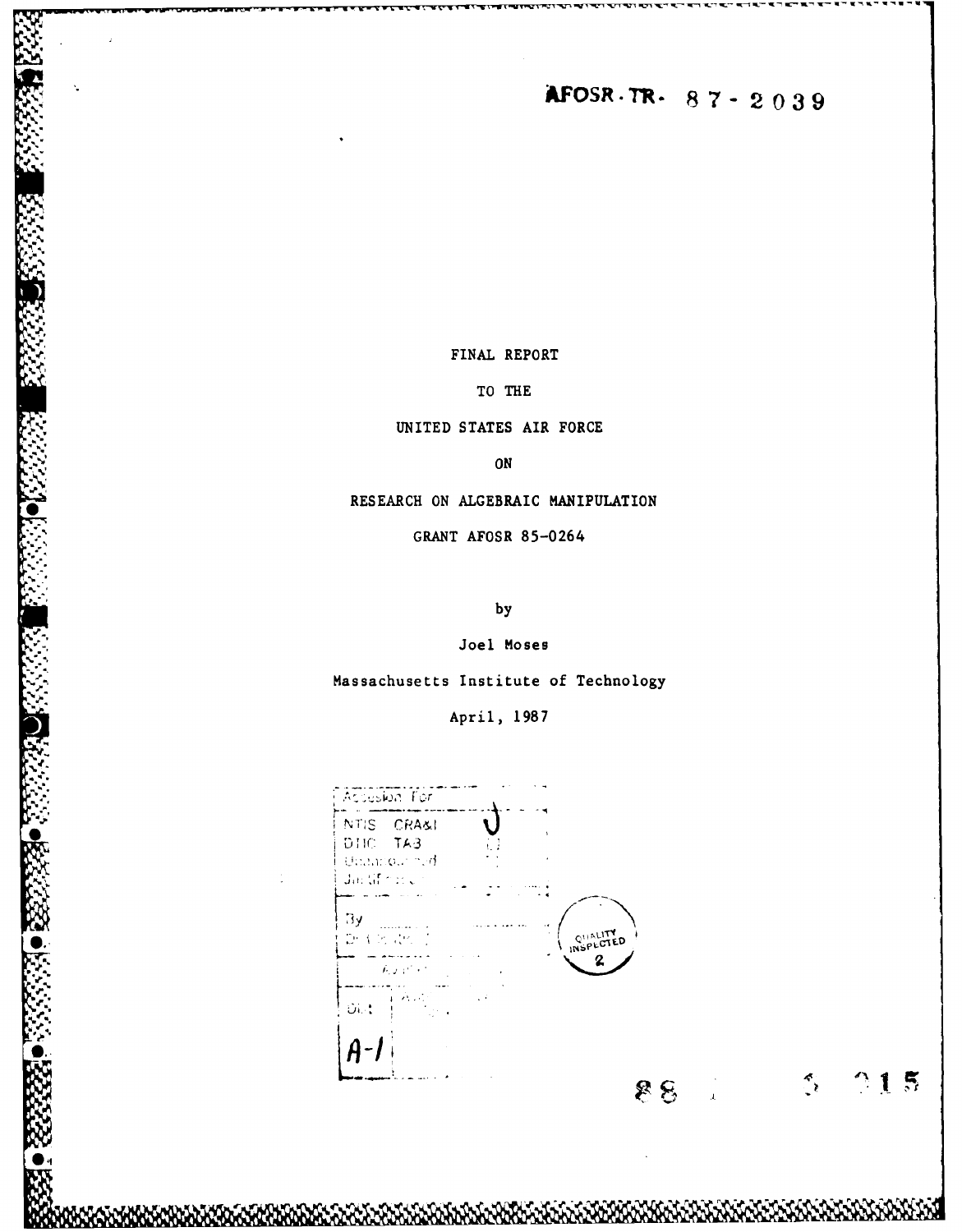Our major accomplishments relate to the dilogarithm function:

$$
Li(x) = \int \frac{log(x)}{1-x} dx
$$

The dilogarithm was thought to have hundreds and possibly and infinity of logarithm identity and the other is similar to a special case of the exponential identity.

For the diographic state is the diographic function:<br>  $LI(X) = \int \frac{\log f(x)}{1-x} dx$ <br>
The diographent vas thought to have hundreds and possibly and infinity of<br>
independent identities. We show that it only has two. One is similar These identities vastly simplify the process of integration of dilogs in closed form. First, we demonstrate a generalization of Liouville's theorem, showing the relationship of dilogs in the integral to that in the integrand. Second, we generalize all cases but the algebraic one for Risch's integration algorithm when dilogs can exist in both the integrand and integral.

The dilogarithm is the first truly nontrivial special function that has been analyzed to this extent. This work points the way for a generalization of the concept of "closed form." Such a generalization may increase the value of algebraic manipulation techniques to a broader class of problems.

This work was turned done largely by my graduate student Jamil Baddoura.

**I**

**Report Follow** 

.4 **I**